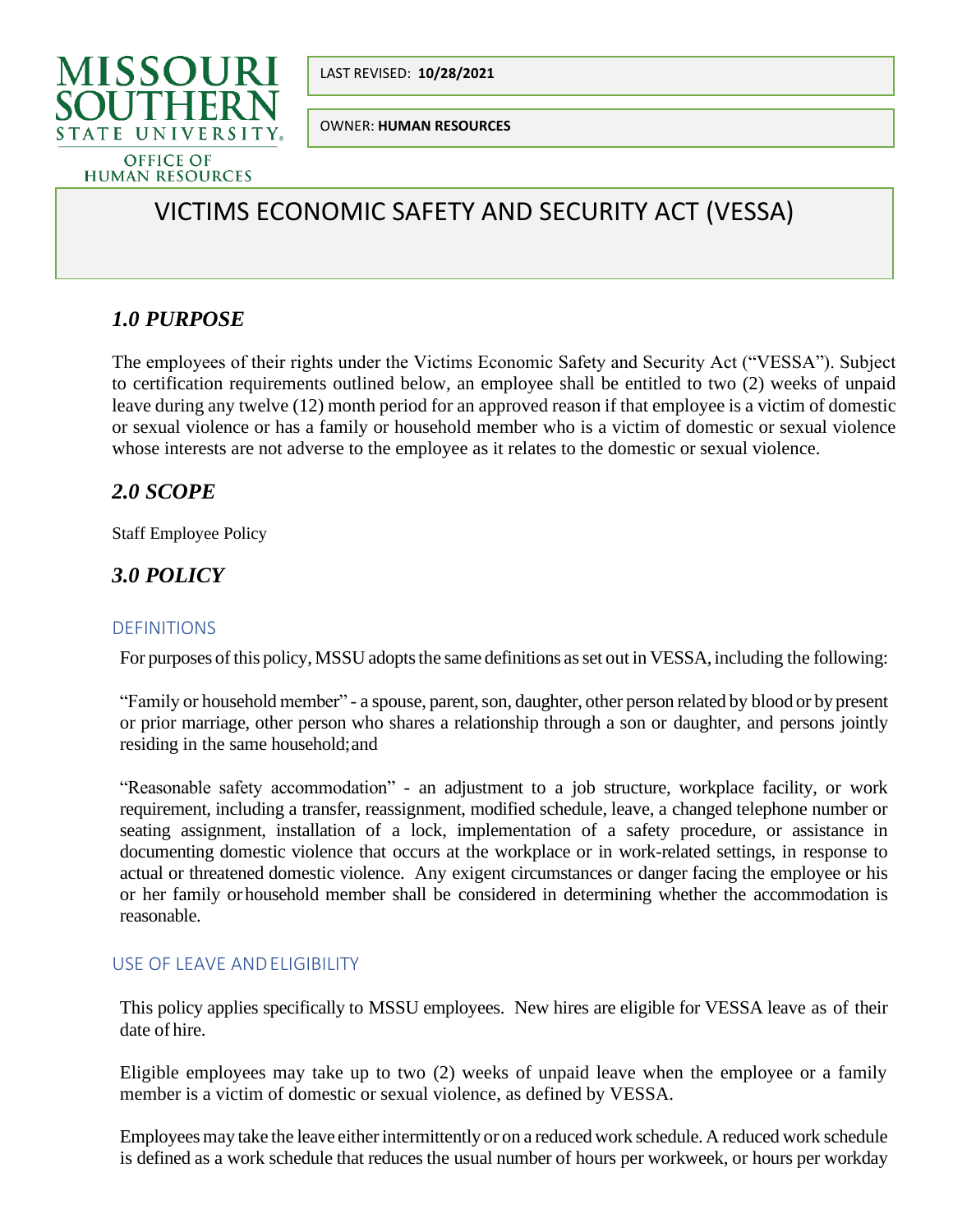of anemployee.

Eligible employees may take unpaid leave from work to address domestic or sexual violence for the following approved reasons:

- To seek medical attention or recover from physical or mental injuries caused by the violence to the employee or the employee's family or household member;
- To obtain services from a victim services organization for the employee or the employee's family or household member;
- To obtain psychological or other counseling for the employee or the employee's family or household member;
- To participate in safety planning, temporarily or permanently relocating, or taking other actions to increase the safety of the employee or the employee's family or household member from future violence or to ensure economic security; or
- To seek legal assistance or remedies to ensure the health and safety of the employee or the employee's family and household member, including either preparing for or participating in any legal proceeding related to the violence.

Eligible employees may also request reasonable safety accommodations for limitations resulting from circumstances relating to being a victim of domestic or sexual violence or being a family or household member of a victim of domestic or sexual violence. MSSU will accommodate reasonable requests that do not impose an undue burden on MSSU.

MSSU will not discriminate or retaliate against employees who exercise their rights under VESSA. Upon return from leave, the employee shall be restored to the same or a similar position with MSSU and retain benefits accrued prior to his or her leave.

Employees may elect to take paid leave, if eligible, in lieu of unpaid leave under VESSA.

#### NOTICE AND CERTIFICATION

Employees must provide forty-eight hours advance notice of the employee's intention to take leave under VESSA unless providing such notice is not practicable.

MSSU may request certification from the employee substantiating the reason for leave. If requested, certification should be provided to MSSU within five business days unless not practicable but must be provided within a reasonable period of time.

An employee may satisfy the certification requirement with a sworn statement of the employee and:

- Documentation from an employee, agent or volunteer of a victim services organization, attorney, member of the clergy or medical or other professional who provided assistance to the employee or the employee's family orhousehold member;
- A police or court record; or
- Other corroborating evidence.

MSSU may also request certification related to a request for a reasonable safety accommodation. Certification may be a written statement certifying the purpose of the reasonable safety accommodation signed by the employee or an individual acting on the employee's behalf.